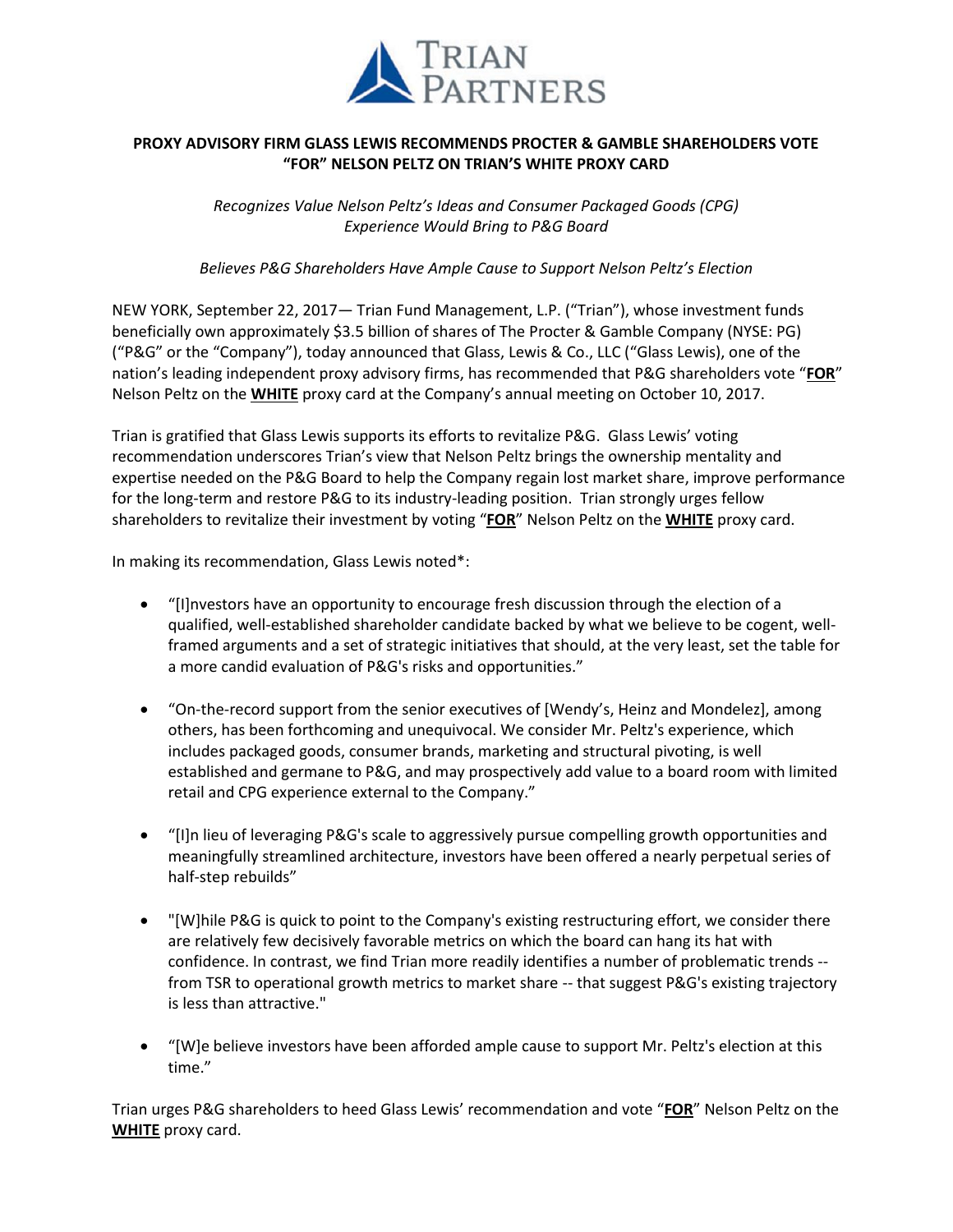\* Trian has neither sought nor obtained consent from any third party to use previously published information in this press release.

## **About Trian Fund Management, L.P.**

Founded in 2005 by Nelson Peltz, Ed Garden and Peter May, Trian Fund Management, L.P. is a highly engaged shareowner that seeks to invest in high quality but undervalued and underperforming public companies and to work collaboratively with management teams and boards of those companies to execute operational and strategic initiatives designed to drive long-term sustainable earnings growth for the benefit of all stakeholders.

The views expressed in this press release represent the opinions of Trian Fund Management, L.P. ("Trian") and certain of the funds and investment vehicles it manages (collectively, Trian with such funds, "Trian Partners"), and are based on publicly available information with respect to The Procter & Gamble Company (the "Company"). Trian Partners recognizes that there may be confidential information in the possession of the Company that could lead it to disagree with Trian Partners' conclusions. Trian Partners reserves the right to change any of its opinions expressed herein at any time as it deems appropriate and disclaims any obligation to notify the market or any other party of such change. Trian Partners disclaims any obligation to update the information or opinions contained in this press release.

Certain financial projections and statements made herein have been derived or obtained from filings made with the Securities and Exchange Commission ("SEC") or other regulatory authorities and from other third party reports. Neither Trian Partners nor any of its affiliates shall be responsible or have any liability for any misinformation contained in any third party SEC or other regulatory filing or third party report. Nothing in this press release is intended to be a prediction of the future trading price or market value of securities of the Company. There is no assurance or guarantee with respect to the prices at which any securities of the Company will trade, and such securities may not trade at prices that may be implied herein.

This press release is provided merely as information and is not intended to be, nor should it be construed as, an offer to sell or a solicitation of an offer to buy any security. This press release does not recommend the purchase or sale of any security. Funds managed by Trian currently beneficially own shares of the Company. These funds are in the business of trading – buying and selling– securities and intend to continue trading in the securities of the Company. You should assume such funds will from time to time sell all or a portion of their holdings of the Company in open market transactions or otherwise, buy additional shares (in open market or privately negotiated transactions or otherwise), or trade in options, puts, calls, swaps or other derivative instruments relating to such shares. However, neither Trian Partners nor the other Participants or any of their respective affiliates has any intention, either alone or in concert with another person, to acquire or exercise control of the Company or any of its subsidiaries.

## **Additional Information**

Trian Partners, L.P., Trian Partners Co-Investment Opportunities Fund, Ltd., Trian Fund Management, L.P. ("Trian"), and the other funds and investment vehicles Trian manages (Trian with such funds, "Trian Partners") that hold shares of The Procter & Gamble Company (the "Company"), and the other participants (collectively, the "Participants") identified in the definitive proxy statement on Schedule 14A (the "Proxy Statement") filed by Trian with the SEC on July 31, 2017, are participants in the solicitation of proxies in connection with the 2017 annual meeting of shareholders of the Company, including any